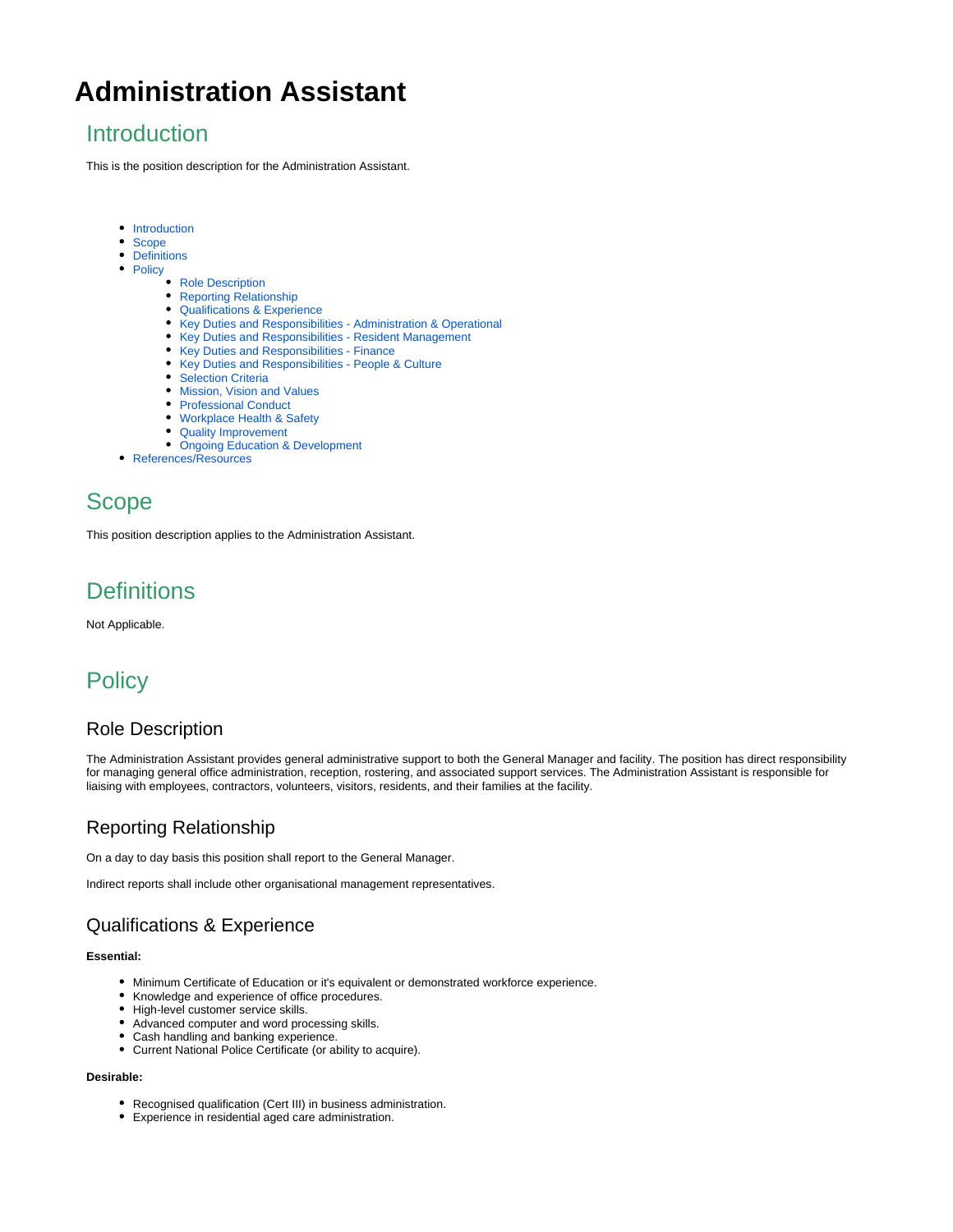### Key Duties and Responsibilities - Administration & Operational

- Provide a customer-focused reception service for the facility and promptly respond to or direct enquiries.
- Provide general administrative support to the General Manager (and other managerial employees), and perform a range of administrative tasks including but not limited to typing, photocopying, filing, answering telephone enquiries and general office duties.
- Ensure timely response to all enquiries, and refer any compliment or complaint to the General Manager.
- Manage and order office and other general facility supplies to ensure efficient delivery of administrative services to the facility and residents.
- Develop reports and take accurate minutes of meetings as required.
- Arrange distribution of the facility resident newsletter as required.
- Maintain the key register and organise individuals to sign the required forms in relation to allocated keys.
- Collect mail each morning and distribute to staff and residents.
- Ensure outgoing mail is dispatched by the end of each working day.
- Manage and maintain facility evacuation kits.
- Any other task not defined but within the employee's skills, as directed by the organisation.

#### <span id="page-1-0"></span>Key Duties and Responsibilities - Resident Management

- Assist the Customer Relationship Consultant with new resident admissions as required.
- Maintain appropriate resident records and resident data.
- Manage and record resident chaperone arrangements.

#### <span id="page-1-1"></span>Key Duties and Responsibilities - Finance

- Enter invoices into m-files software daily for approval by the General Manager.
- Assist with financial transactions as required, including resident accounts, receiving money, issuing receipts, and banking.
- Ensure petty cash is recorded and reconciled in accordance with the organisation's procedures.
- Ensure that the minimum petty cash balance is maintained at all times.

#### <span id="page-1-2"></span>Key Duties and Responsibilities - People & Culture

- Roster employees using Time Target in accordance with the facility's staffing requirements.
- Review timesheets against the roster as required by the General Manager.
- Source and roster replacement staff in the event of illness or unexpected absenteeism.
- Collate and provide new employee forms and supporting documentation to People and Culture and Payroll in a timely manner.
- Assist with the induction and orientation of new employees and volunteers as required, in conjunction with the General Manager.
- Organise staff online mandatory training and maintain accurate staff training records.
- Enter mandatory training timesheets in Time Target.
- Order uniform items for employees at the facility, ensuring an appropriate stockpile of uniform items are maintained at the facility.

#### <span id="page-1-3"></span>Selection Criteria

- 1. Demonstrated experience in providing general administrative support within the aged or health care industry.
- 2. Excellent communication skills, verbal and written, including confidence in the spoken word and ability to deal confidently and courteously with people at all levels.
- 3. Well developed customer service skills.
- 4. Demonstrated problem-solving skills and ability to integrate complex information from multiple sources.
- 5. Strong organisational skills and ability to meet deadlines.
- 6. A clear understanding of the importance of confidentiality in the context of the position.

#### <span id="page-1-4"></span>Mission, Vision and Values

It is a condition of employment that each employee will, at all times, uphold our organisation's mission, vision and values:

- **Mission**: To care for the elderly in our communities in an environment of respect, value and belonging.
- **Vision**: A world where the elderly feel respected, valued and enjoy a quality of life.
- **Values**: **Respect**: Treat all people with fairness and dignity. **Care**: Look after and protect the elderly, and each other. **Teamwork**: Encourage, cooperate and build trust. **Courage**: Do the right thing, even when it's difficult. **Integrity**: Be open, honest and trustworthy. **Innovation**: Think differently to solve problems. **Excellence**: Drive quality to continuously improve.

#### <span id="page-1-5"></span>Professional Conduct

- Unless directed otherwise, perform the duties of the position according to the organisation's policies and procedures, as varied from time to time.
- Comply with all reasonable and lawful requests or directions given by the organisation.
- Promote the organisation's values, reputation and integrity.
- Ensure a high standard of personal appearance and conduct: that is, clean, neat, tidy, punctual, and respectful language and manner toward residents, visitors and other employees.
- At NO TIME must information related to a resident, family or other employee be discussed with anyone other than the relevant individual or professional providing care.
- Ensure a flexible and enthusiastic attitude toward undertaking a variety of tasks, and demonstrated commitment to ongoing quality, with a team approach is expected.